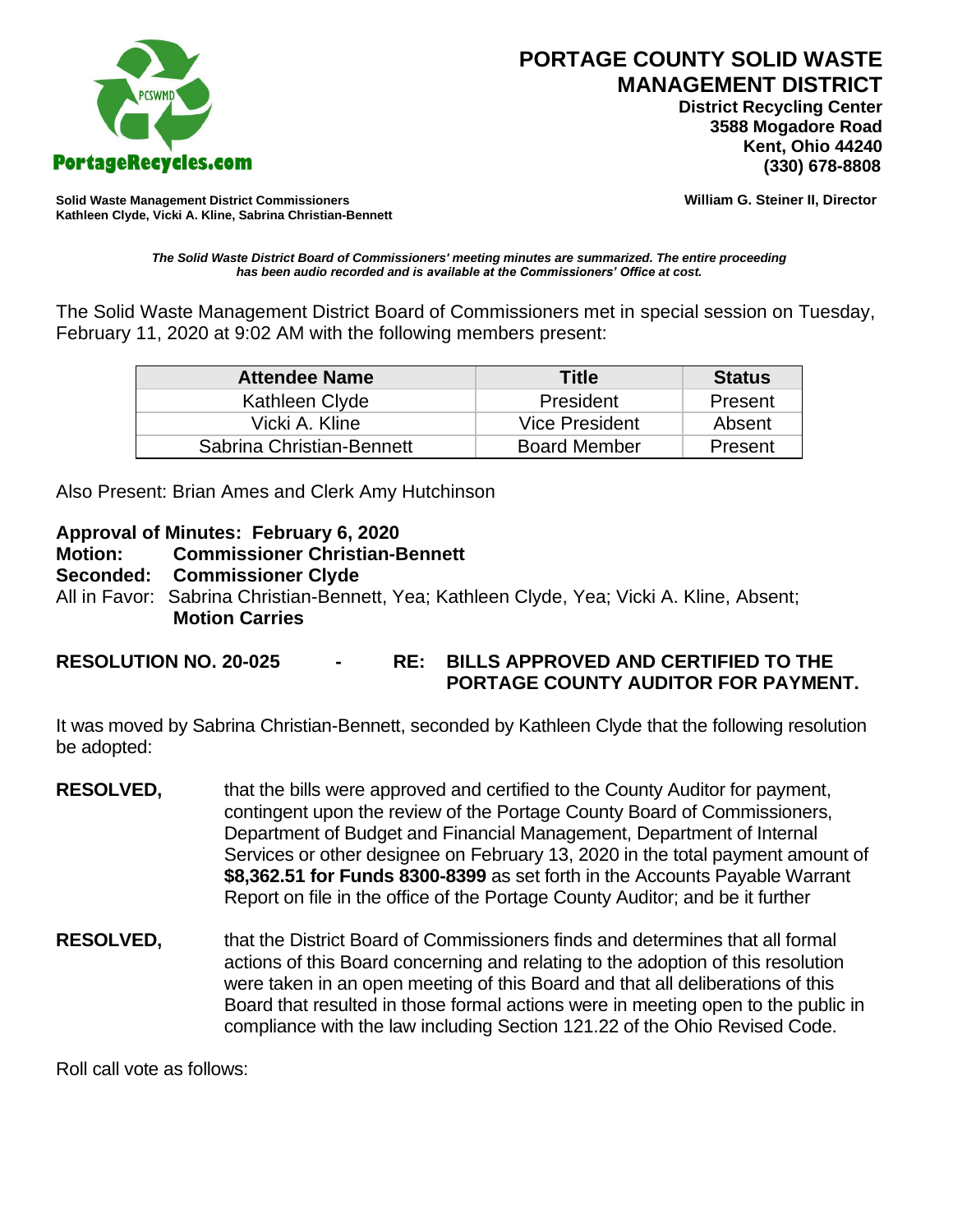Kathleen Clyde, Yea;  $V$ icki A. Kline, Absent; Sabrina Christian-Bennett, Yea;

### **RESOLUTION NO. 20-026 - RE: APPROVAL OF JOURNAL VOUCHERS/ENTRIES.**

It was moved by Sabrina Christian-Bennett, seconded by Kathleen Clyde that the following Resolution be adopted:

- **WHEREAS,** the Ohio Revised Code requires that warrants be approved by the District Board of Commissioners for the Portage County Solid Waste Management District prior to their issuance, and
- **WHEREAS,** there are other similar financial transactions defined as journal vouchers/entries that are dissimilar in that they are used to pay for charges for services from one county department and/or fund to another department and/or fund and thus are processed in lieu of issuing a warrant, and
- **WHEREAS,** the Journal Vouchers/Entries are recommended by the County Auditor's Office for review and approval by the Board of Commissioners; now therefore be it
- **RESOLVED,** that the District Board of Commissioners approves the following Journal Vouchers/Entries, as presented by the County Auditor's Office:

| 02/13/20 | 372 | \$448.48 |
|----------|-----|----------|
| Total    |     | \$448.48 |

#### ;and be it further

**RESOLVED,** that the District Board of Commissioners finds and determines that all formal actions of this Board concerning and relating to the adoption of this resolution were taken in an open meeting of this Board and that all deliberations of this Board that resulted in those formal actions were in meeting open to the public in compliance with the law including Section 121.22 of the Ohio Revised Code.

Roll call vote as follows:

Kathleen Clyde, Yea; Vicki A. Kline, Absent; Sabrina Christian-Bennett, Yea;

### **RESOLUTION NO. 20-027**

This resolution was inadvertently omitted. A Then & Now Certificate was not submitted. This is for numbering purposes only.

#### **JOURNAL ENTRIES:**

A. The Board of Commissioners authorizes the full time hire of Vincent Orr as a CDL Truck Driver, replacing the position previously held by Peter Teeple, for Portage County Solid Waste Management District, presented by William Steiner, Solid Waste Management District Director and Janet Kovick, Human Resources Director. Anticipated start date is February 18,